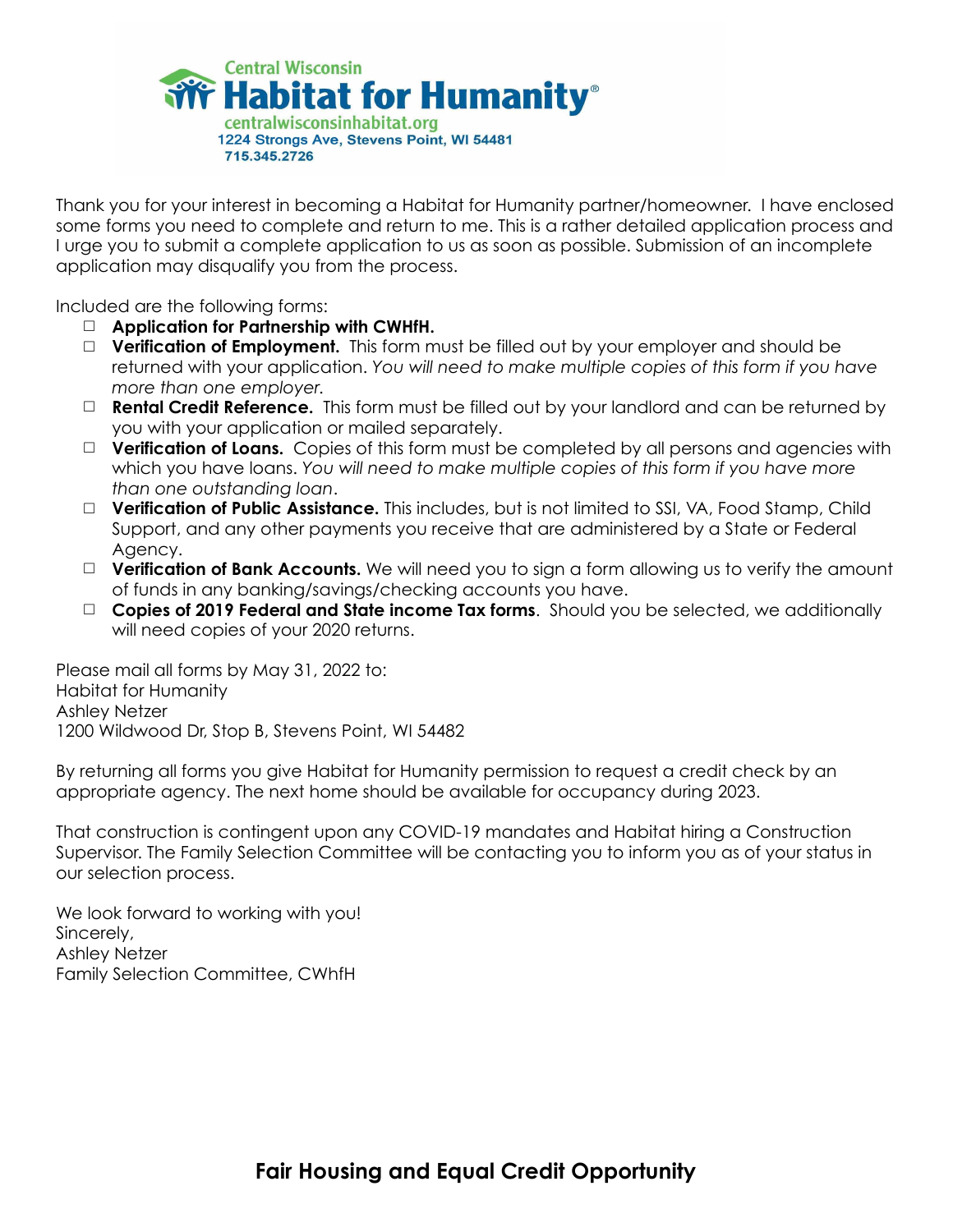

Central Wisconsin Habitat for Humanity will not discriminate against any person in the sale, rental, advertising or financing of housing, on the basis of race, color, religion, sex, handicap, familial status or national origin; nor will Central Wisconsin Habitat for Humanity discriminate against any applicant, with respect to any aspect of a credit transaction, on the basis of race, color, religion, national origin, sex or marital status, age (provided the applicant is old enough to enter into a contract), source of income (such as public assistance) or because the applicant has in good faith exercised any right under the federal consumer credit laws.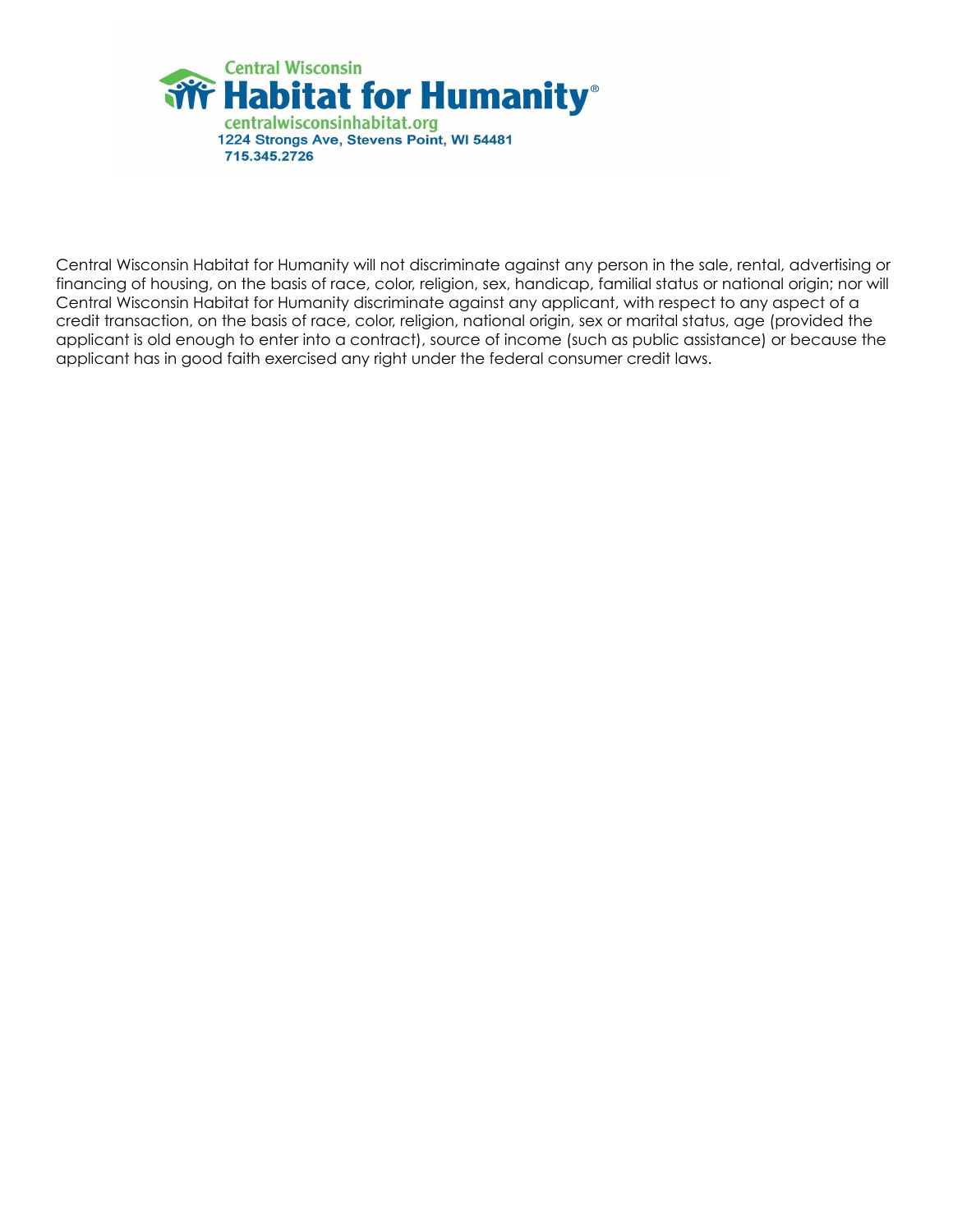



### **Portage County Income Guidelines**

The following table shows the income limits the CWHfH uses in our application process.

Your total family income for your family size must fall within the 30% to 60% range. This table is based on the 2020 Department of Housing and Urban Development Portage County WI income guidelines.

|                                                                             | $\mathbf{2}$ | 3 | $\sim$ $\sim$ | 5. | 6. |  |
|-----------------------------------------------------------------------------|--------------|---|---------------|----|----|--|
| 30% \$16,500 \$18,850 \$21,720 \$26,200 \$30,680 \$35,160 \$39,640 \$44,120 |              |   |               |    |    |  |
| 60% \$33,000 \$37,680 \$42,420 \$47,100 \$50,880 \$54,660 \$58,440 \$62,220 |              |   |               |    |    |  |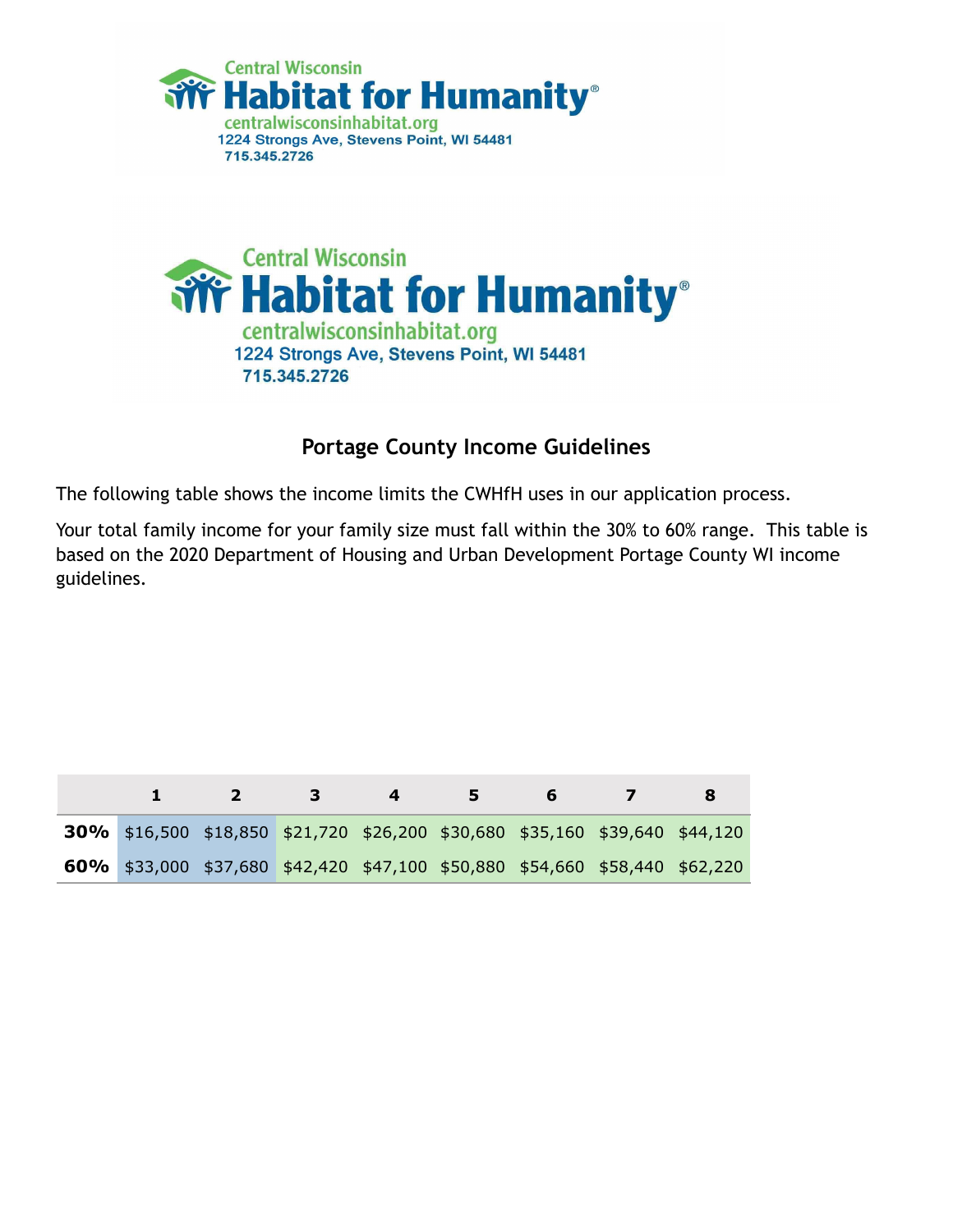



### **Application for Partnership with CWHfH**

| <b>Today's Date</b>                              |  |
|--------------------------------------------------|--|
| <b>Your Name:</b>                                |  |
| <b>Your Date of Birth:</b>                       |  |
| <b>Your Social Security Number:</b>              |  |
| <b>Your Driver's License Number:</b>             |  |
| <b>Spouse/Partner's Name:</b>                    |  |
| <b>Spouse/Partner's Date of Birth:</b>           |  |
| <b>Spouse/Partner's Social Security Number:</b>  |  |
| <b>Spouse/Partner's Driver's License Number:</b> |  |

| <b>Your Phone Number:</b>                                                    |  |
|------------------------------------------------------------------------------|--|
| <b>Current Address:</b>                                                      |  |
| How long have you lived at this address?                                     |  |
| Are you currently in, or have you ever<br>been in the TransAct Hope program? |  |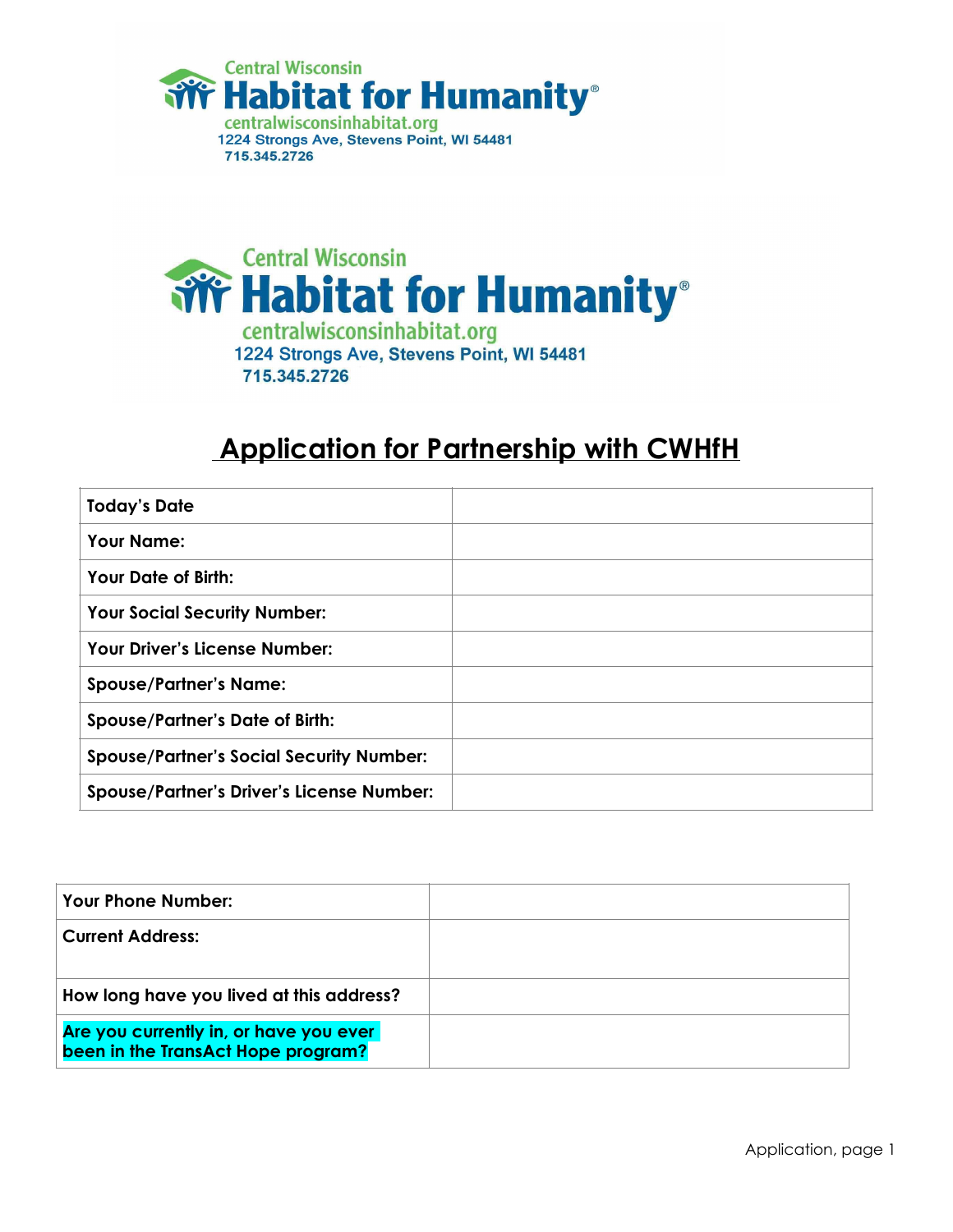

715.345.2726

| Are you a US citizen, or permanent documented resident?                  | $\Box$ Yes $\Box$ No |
|--------------------------------------------------------------------------|----------------------|
| Is your spouse/partner a US Citizen or permanent<br>documented resident? | $\Box$ Yes $\Box$ No |

#### **Who lives in your home? (Please include any non-family members as well)**

| <b>Name</b> | Age | Sex | <b>Relationship to You</b> |
|-------------|-----|-----|----------------------------|
| 1.          |     |     |                            |
| 2.          |     |     |                            |
| 3.          |     |     |                            |
| 4.          |     |     |                            |
| 5.          |     |     |                            |
| 6.          |     |     |                            |
| 7.          |     |     |                            |
| 8.          |     |     |                            |
| 9.          |     |     |                            |
| 10.         |     |     |                            |

## **Present Housing Situation**

| Do you rent or own your home?                      | $\Box$ Rent<br>$\Box$ Own                    |
|----------------------------------------------------|----------------------------------------------|
| How much do you pay per month in rent or mortgage? |                                              |
| Number of bedrooms in your home:                   |                                              |
| Total number of rooms in your home:                |                                              |
| Does it have a basement? $\Box$ Yes<br>⊟ No        | ⊟ No<br>Is the basement finished? $\Box$ Yes |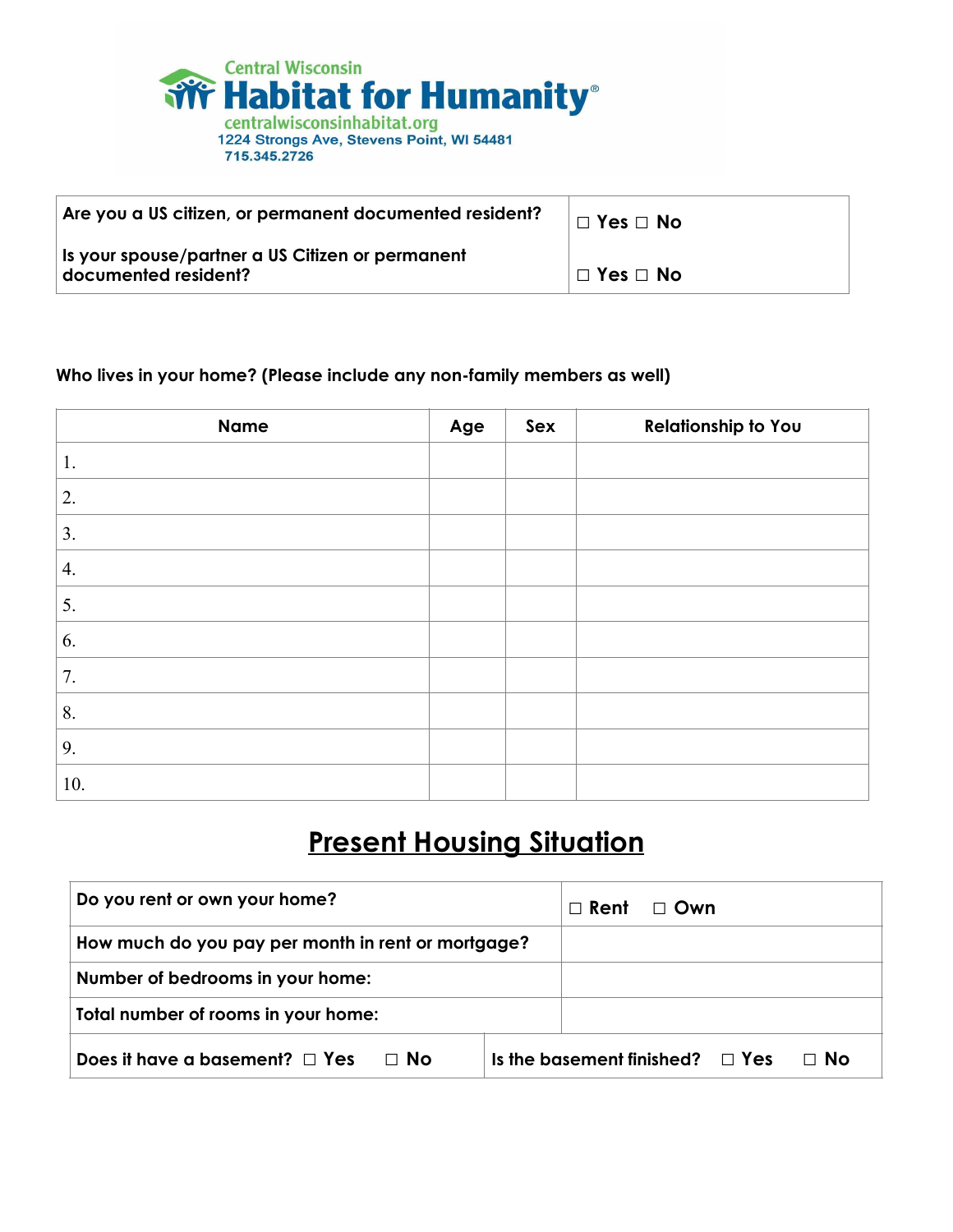

**Describe the condition of the home you are currently living in:** 

(**Please use back of sheet or attach additional sheets if needed.)**

715.345.2726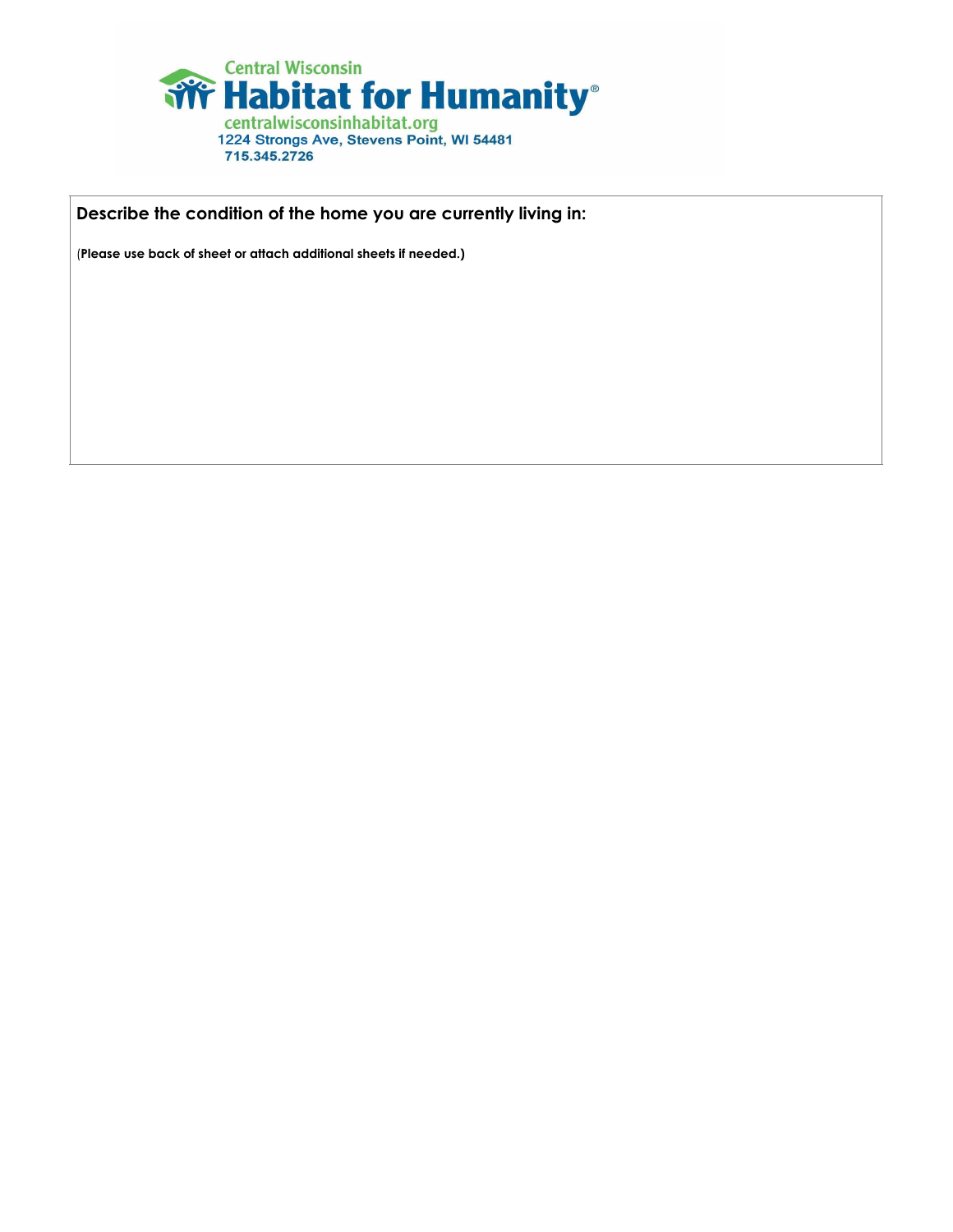

### **Living Expenses**

**How much do you pay each month for the following utilities?**

| Natural<br>Gas | <b>Electric</b> | <b>Heating</b><br>Oil | Water/<br>Sewer | Phone |  |
|----------------|-----------------|-----------------------|-----------------|-------|--|
|                |                 |                       |                 |       |  |

| Do you own a<br>car?                       | $\Box$ Yes | $\Box$ No | <b>Monthly</b><br>Payment | Amount Left to<br>Pay |
|--------------------------------------------|------------|-----------|---------------------------|-----------------------|
| Second<br>$\Box$ Yes $\Box$ No<br>vehicle? |            |           | <b>Monthly</b><br>Payment | Amount Left to<br>Pay |
| How much do you pay for car insurance?     |            |           |                           |                       |

#### **Who Does Your Family Owe Money To?**

| <b>Company/Person</b> | Monthly<br>Payment | <b>Amount Left</b><br>to Pay | What is the loan for? |
|-----------------------|--------------------|------------------------------|-----------------------|
|                       |                    |                              |                       |
|                       |                    |                              |                       |
|                       |                    |                              |                       |
|                       |                    |                              |                       |
|                       |                    |                              |                       |
|                       |                    |                              |                       |

#### **What other expenses do you have?**

| <b>Expense</b> | <b>Monthly Payment</b> |
|----------------|------------------------|
|                |                        |
|                |                        |
|                |                        |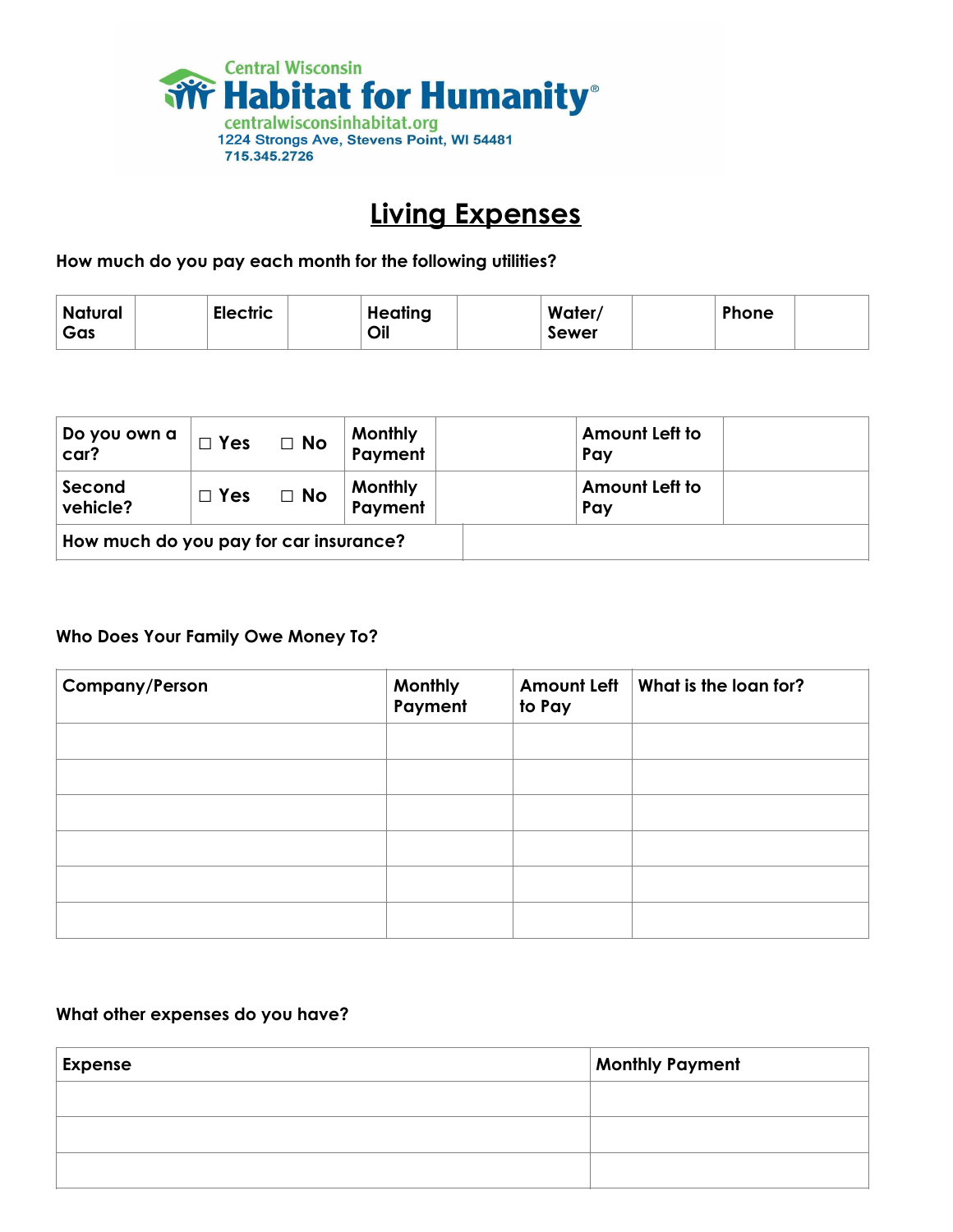

Application, page 3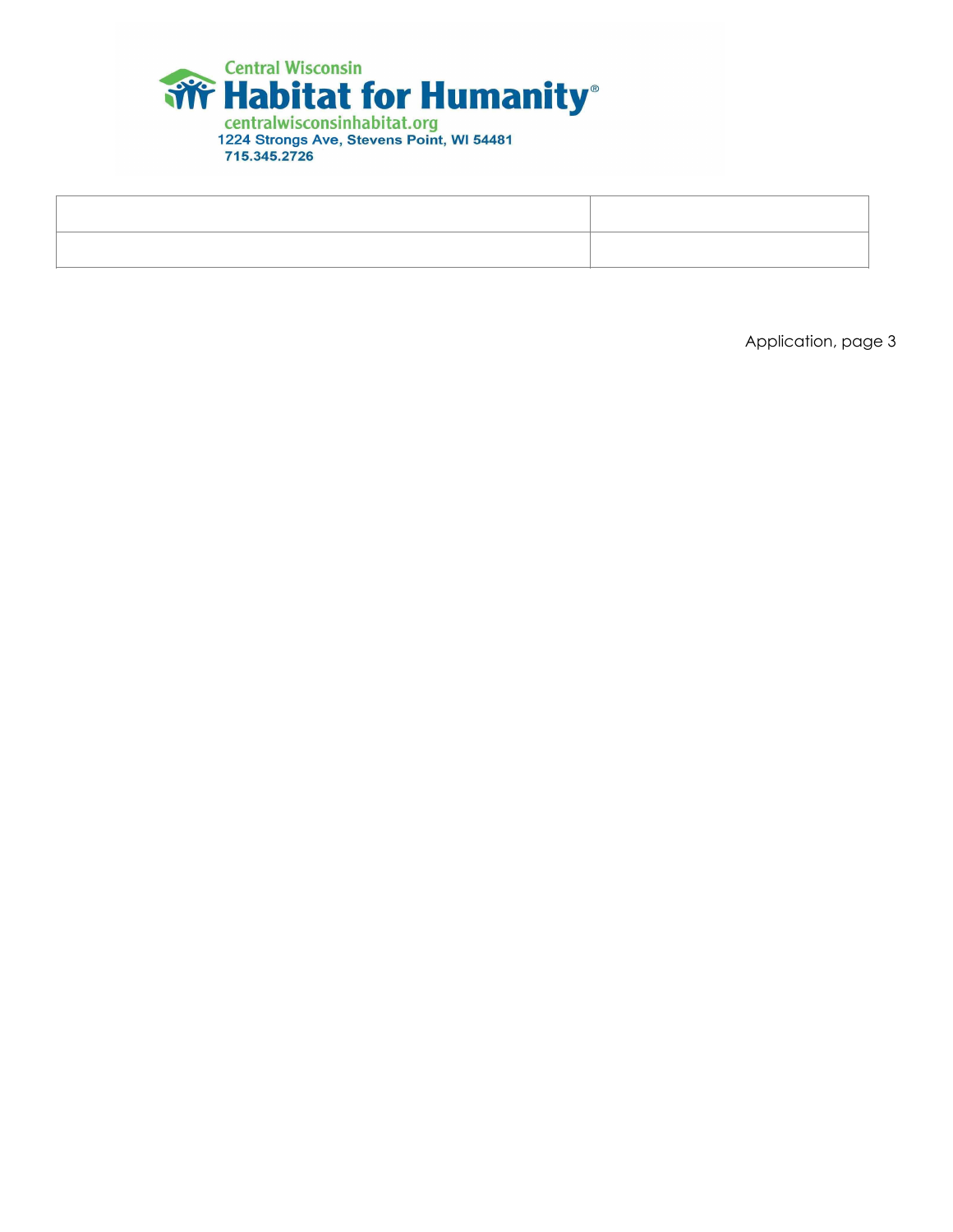

### **Financial Situation**

**For each** *working* **member of your household (including children), list the following information:**

| <b>Name</b> | <b>Employer and Employer's</b><br><b>Address</b> | Length of<br>Employment | Gross<br><b>Monthly</b><br><b>Income</b><br>(before<br>taxes) | <b>Net</b><br>Monthly<br>Income<br>(after<br>taxes) |
|-------------|--------------------------------------------------|-------------------------|---------------------------------------------------------------|-----------------------------------------------------|
|             |                                                  |                         |                                                               |                                                     |
|             |                                                  |                         |                                                               |                                                     |
|             |                                                  |                         |                                                               |                                                     |
|             |                                                  |                         |                                                               |                                                     |

| , is any of the above work seasonal? $\parallel$ $\Box$ Yes $\parallel$ It $\,$ |           | If yes, list annual net income: |  |
|---------------------------------------------------------------------------------|-----------|---------------------------------|--|
|                                                                                 | $\Box$ No |                                 |  |

| Do you<br>own any | $\Box$ Yes | If yes, where<br>is it located? | How big is it? |  |
|-------------------|------------|---------------------------------|----------------|--|
| land?             | <b>No</b>  |                                 |                |  |

| Do you or your<br>spouse/partner<br>receive child | $\Box$ Yes | If so, how<br>much are you<br>supposed to | How much do<br>you actually<br>receive each |  |
|---------------------------------------------------|------------|-------------------------------------------|---------------------------------------------|--|
| support<br>payments?                              | $\Box$ No  | receive each<br>month?                    | month?                                      |  |

**List All Other Income and Assets:** (include AFDC, Social Security, Food Stamps, Stocks, Rental Property, Savings Accounts, etc.)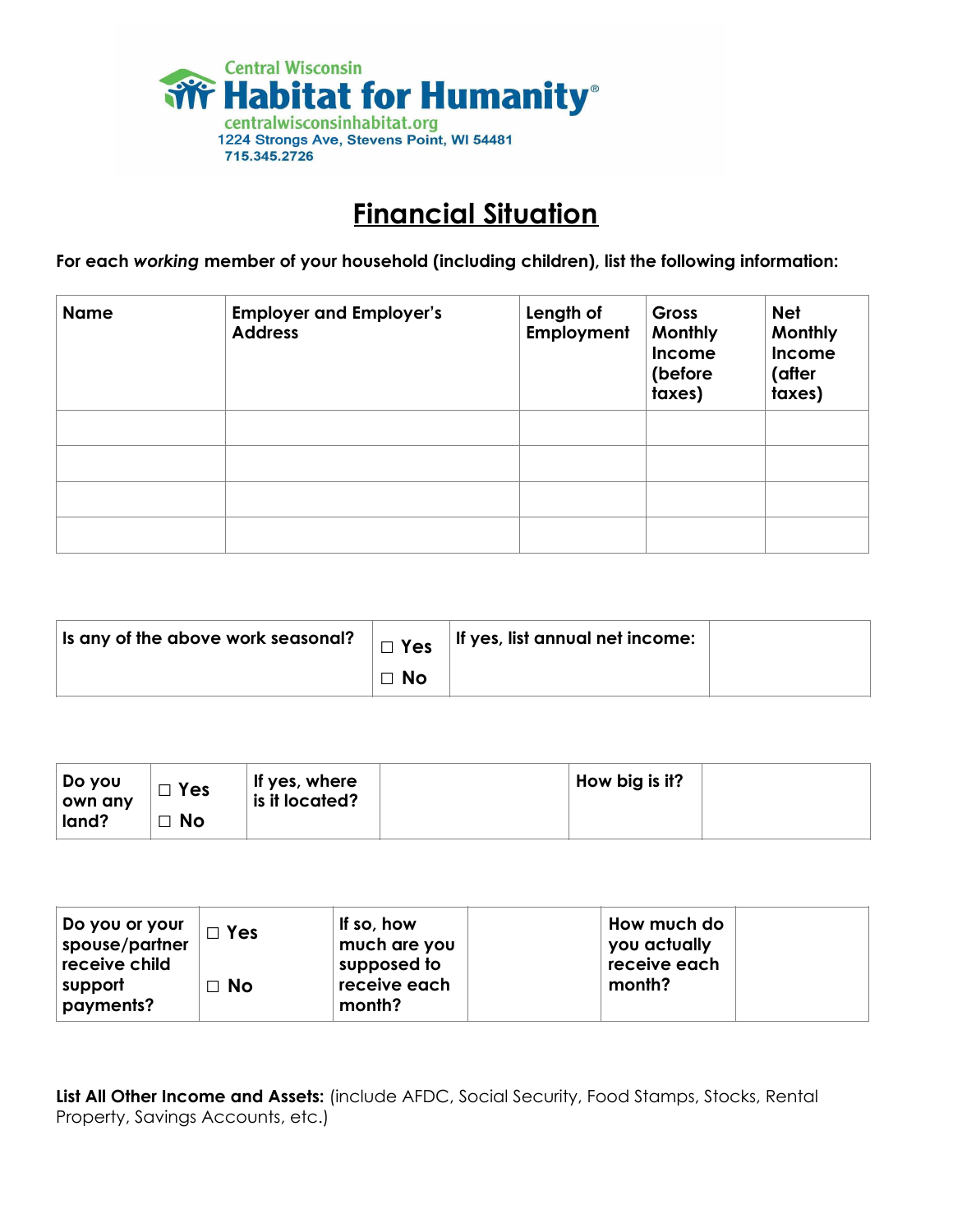

715.345.2726

| Person receiving income or<br>owning asset | Source of income | Amount of income per month<br>or value of property |
|--------------------------------------------|------------------|----------------------------------------------------|
|                                            |                  |                                                    |
|                                            |                  |                                                    |
|                                            |                  |                                                    |
|                                            |                  |                                                    |
|                                            |                  |                                                    |

Application, page 4

### **Willingness to Become a Habitat Partner**

**Are you willing to meet the 250-hour commitment for sweat equity on your future home?** 

#### **□ Yes □ No**

**What will you and your family members do to help build your home? (Please list specific skills such as carpentry, masonry, general labor, preparing food for the workers, sorting supplies, etc.). Please use back of sheet or attach additional sheets if needed.**

#### **Please list at least 2 people, unrelated to you, who know you and your situation:**

| <b>Name</b> | Address | Phone |
|-------------|---------|-------|
|             |         |       |
|             |         |       |
|             |         |       |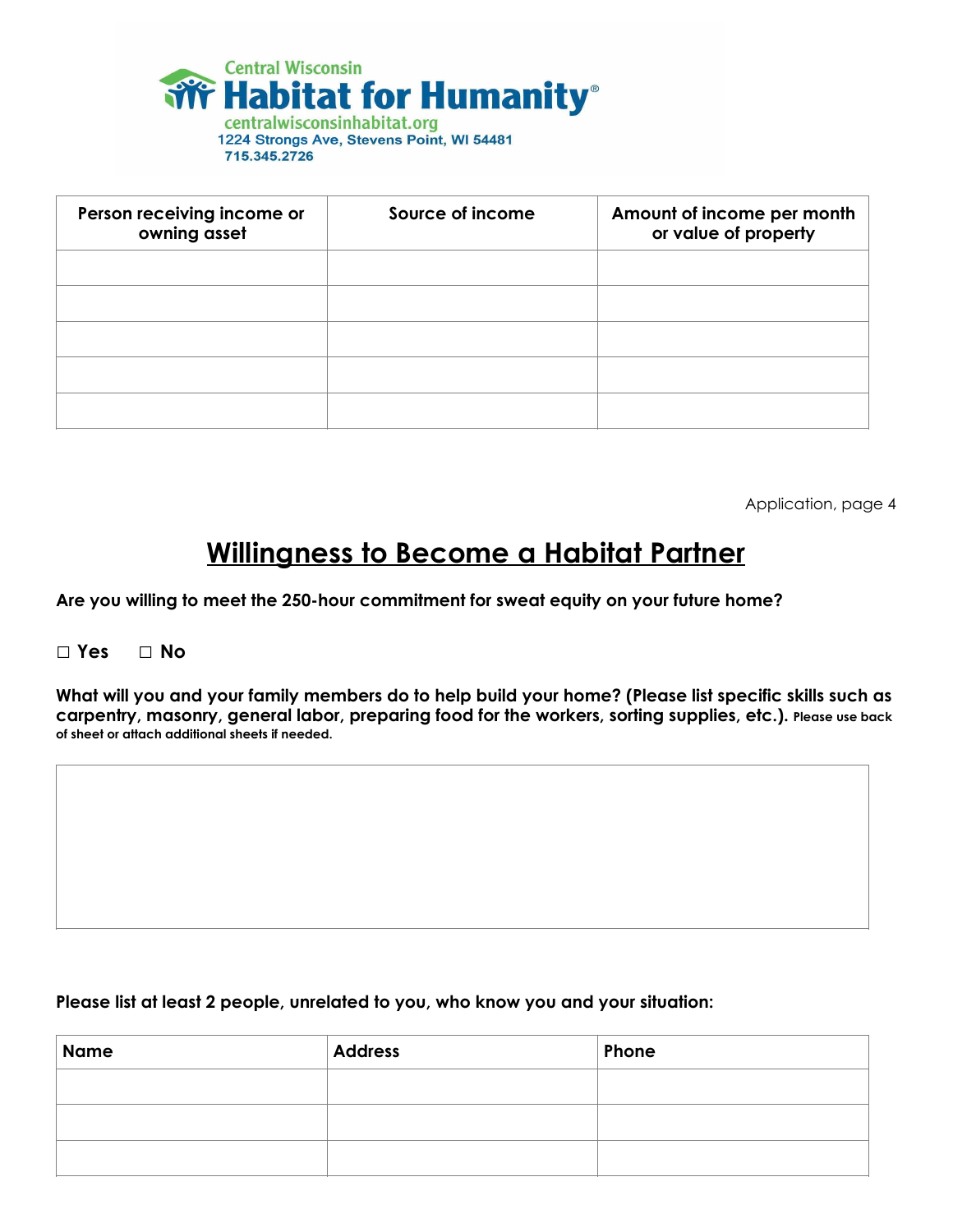

#### **Please explain why you should be chosen to partner with CWHfH:**

**Please use back of sheet or attach additional sheets if needed.**

Application, page 5

#### **AUTHORIZATION AND RELEASE**

I understand that by filing this application, I am authorizing Central Wisconsin Habitat for Humanity to evaluate my actual need for a Habitat home, my ability to repay the no-interest loan and other expenses of homeownership and my willingness to be a partner family. I understand that the evaluation will include personal visits, a credit check, a criminal background check, and employment verification. I have answered all the questions on this application truthfully. I understand that if I have not answered the questions truthfully, my application may be denied, and that even if I have already been selected to receive a Habitat home, I may be disqualified from the program. The original or a copy of this application will be retained by Habitat for Humanity even if the application is not approved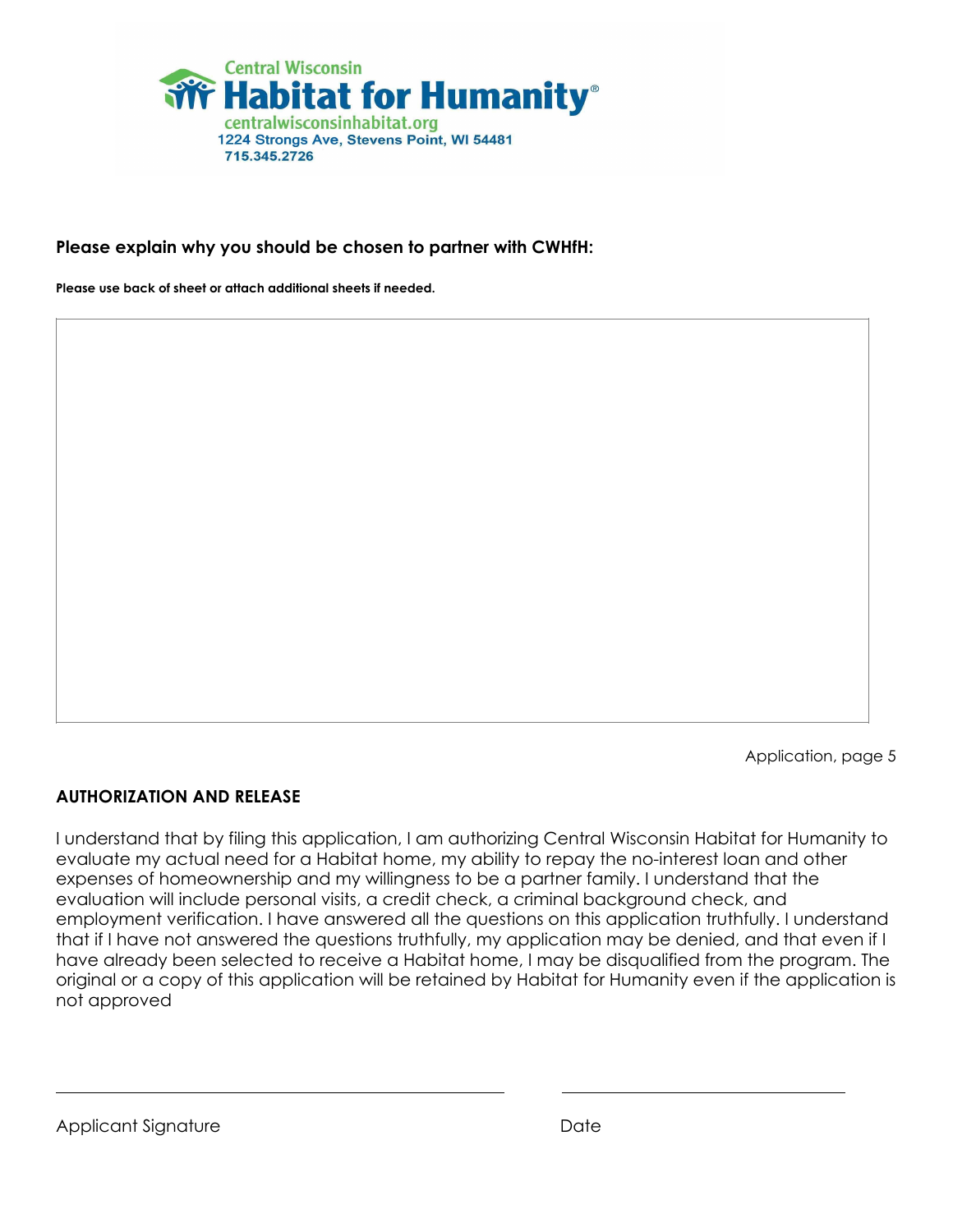

 $\mathbf{r} = \mathbf{r} \cdot \mathbf{r}$  ,  $\mathbf{r} = \mathbf{r} \cdot \mathbf{r}$  ,  $\mathbf{r} = \mathbf{r} \cdot \mathbf{r}$  ,  $\mathbf{r} = \mathbf{r} \cdot \mathbf{r}$  ,  $\mathbf{r} = \mathbf{r} \cdot \mathbf{r}$  ,  $\mathbf{r} = \mathbf{r} \cdot \mathbf{r}$  ,  $\mathbf{r} = \mathbf{r} \cdot \mathbf{r}$  ,  $\mathbf{r} = \mathbf{r} \cdot \mathbf{r}$  ,  $\mathbf{r} = \mathbf{r$ 

Co-Applicant Signature **Date** 

Application, page 6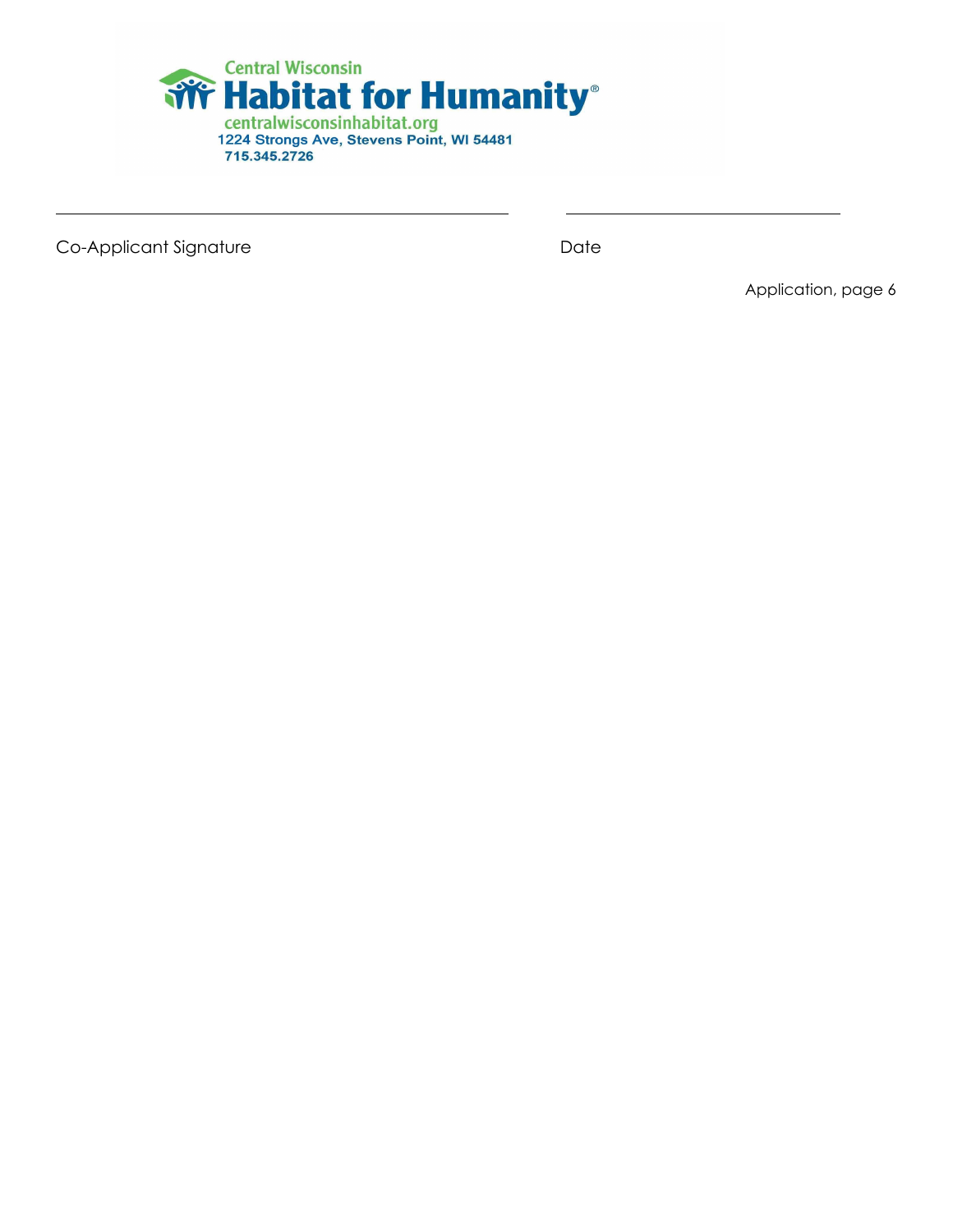



### **Verication of Employment**

| Please verify employment for the following person:                       |  |  |
|--------------------------------------------------------------------------|--|--|
|                                                                          |  |  |
|                                                                          |  |  |
|                                                                          |  |  |
|                                                                          |  |  |
|                                                                          |  |  |
| Current gross pay: ____________________ aHourly aWeekly a Monthly        |  |  |
| Average hours per week: _______________                                  |  |  |
| Remarks, if any, especially regarding prospect of continuing employment: |  |  |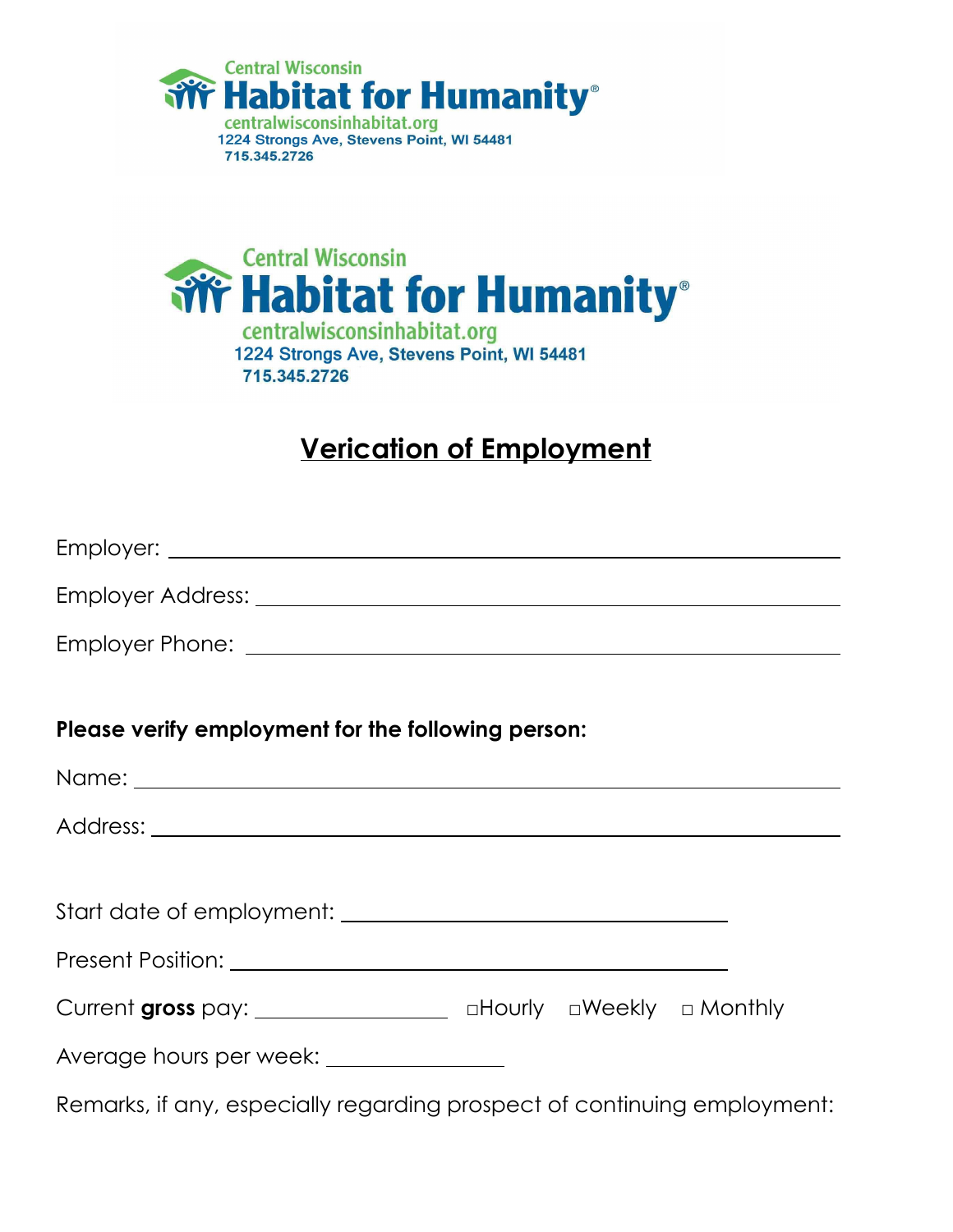

Signature and title of employer/representative **Signature** and title of employer/representative

 $\overline{a}$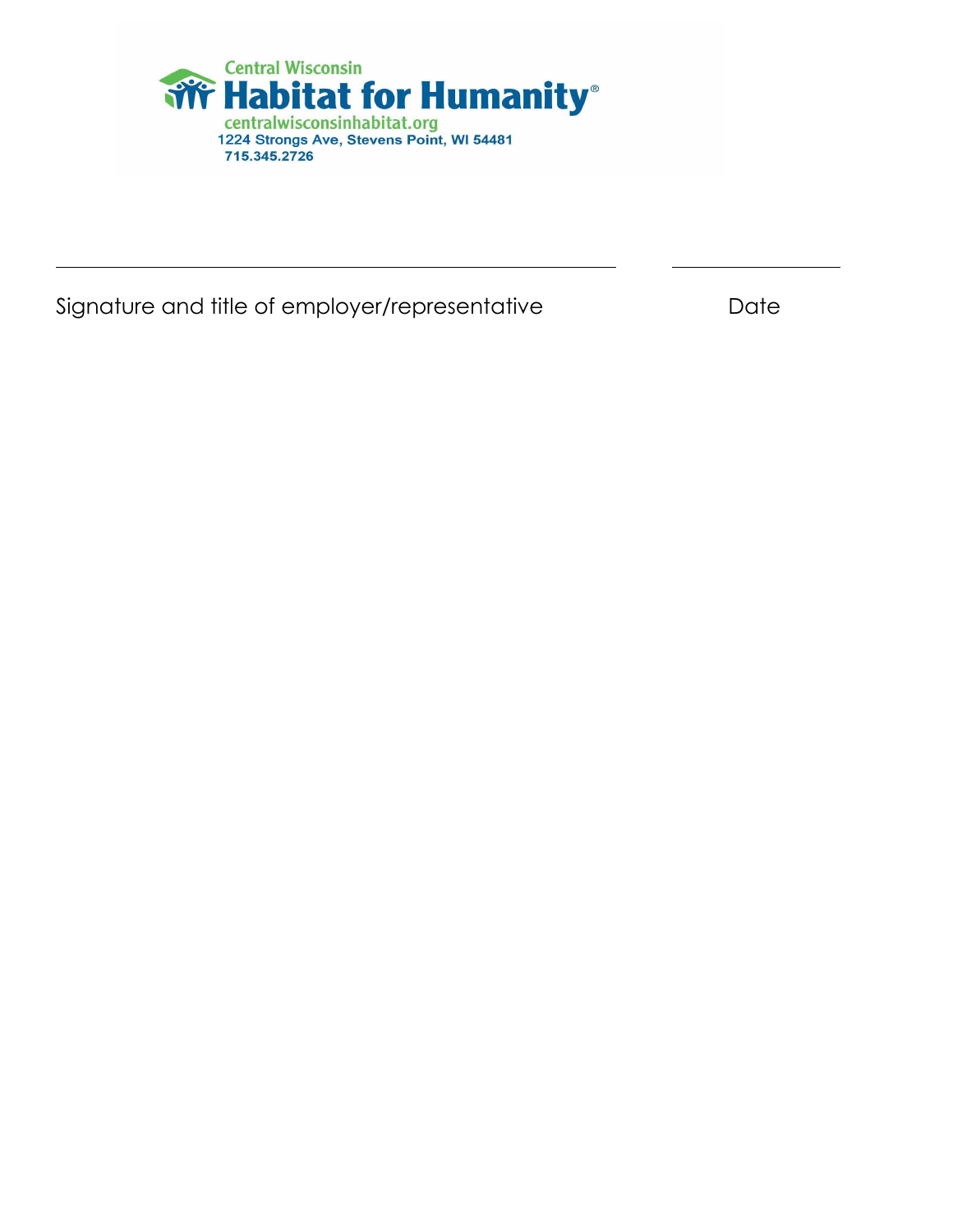



### **Rental Credit Reference**

| To: |  |  |
|-----|--|--|
|     |  |  |

**\_\_\_\_\_\_\_\_\_\_\_\_\_\_\_\_\_\_\_\_\_\_\_\_\_\_\_\_\_\_\_\_\_\_\_\_\_\_\_\_\_\_\_ have/has supplied your name as a credit reference. Please take a moment to answer the questions below and return the form within 24 hours. Your cooperation is appreciated.**

Are the parties (party) named above currently renting or have they rented property that you own or manage? □ Yes □ No

- 1. Property address: \_\_\_\_\_\_\_\_\_\_\_\_\_\_\_\_\_\_\_\_\_\_\_\_\_\_\_\_\_\_\_\_\_\_\_\_\_\_\_\_\_\_\_\_\_\_\_\_\_\_\_\_\_\_\_\_\_\_\_\_\_\_\_\_\_\_
- 2. Amount of rent:  $\blacksquare$
- 3. Date lease began, or if no lease, date tenant began renting:
- 4. Date lease ends or ended:
- 5. Was/is rent paid on time? □ Yes □ No
- 6. Additional comments: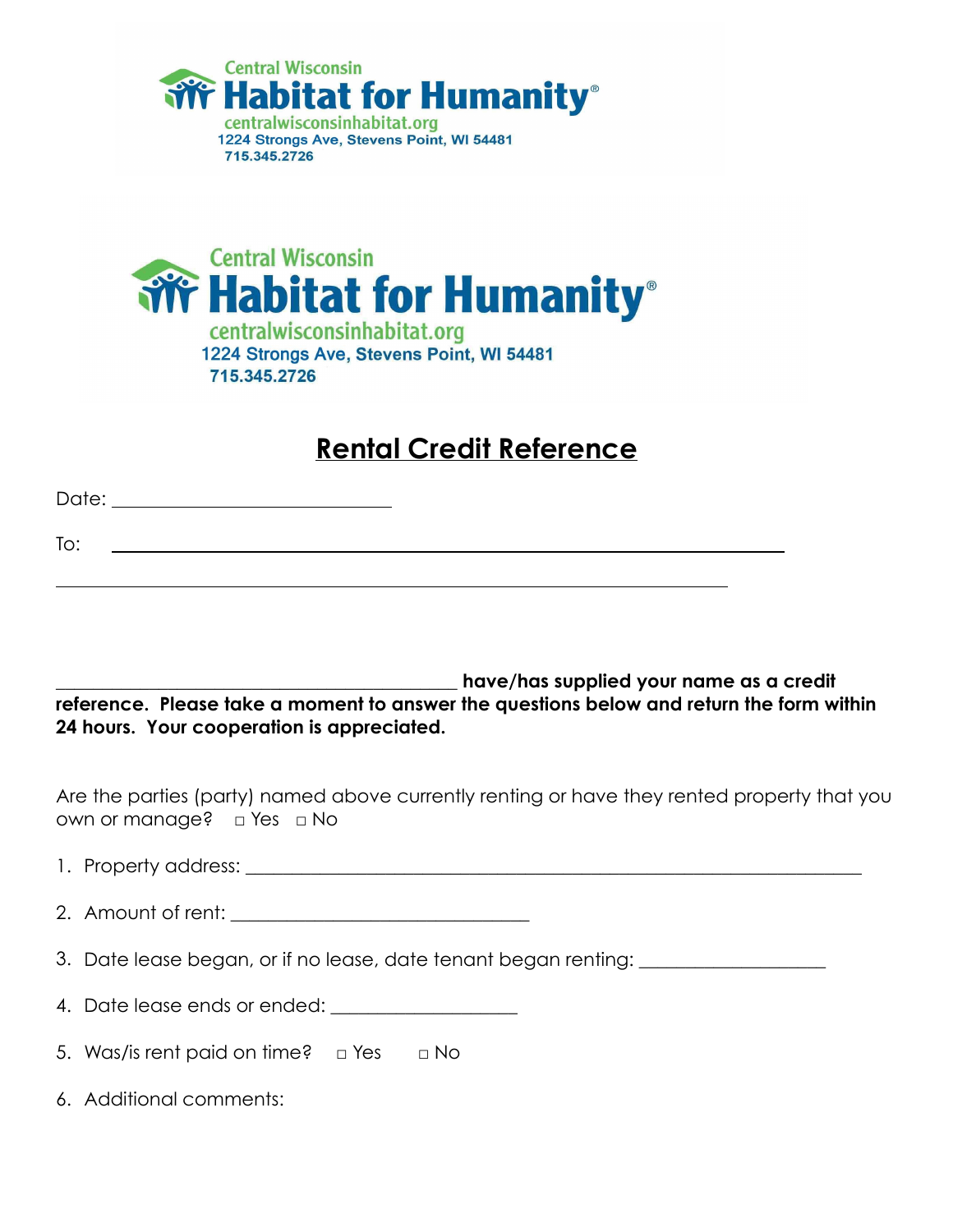

Signature of authorizing tenant Landlord's signature/Date

 $\overline{a}$ 



# **Verification of Loan Payments**

| To:                                                         |                                                                                                                        |
|-------------------------------------------------------------|------------------------------------------------------------------------------------------------------------------------|
| Please verify loan payments made by the following person/s: |                                                                                                                        |
| Name:                                                       | <u> 1989 - Johann Stoff, deutscher Stoffen und der Stoffen und der Stoffen und der Stoffen und der Stoffen und de</u>  |
| Address:                                                    | <u> 1989 - Johann Stoff, deutscher Stoffen und der Stoffen und der Stoffen und der Stoffen und der Stoffen und der</u> |
|                                                             | ,我们也不能在这里的时候,我们也不能在这里的时候,我们也不能不能不能不能不能不能不能不能不能不能不能不能。""我们的是我们的,我们也不能不能不能不能不能不能不能                                       |
| Date of loan:                                               | <u> 1989 - Andrea Andrew Maria (h. 1989).</u>                                                                          |
|                                                             |                                                                                                                        |
|                                                             |                                                                                                                        |
|                                                             | Payment Amount: __________________________ □ Monthly □ Quarterly □ Annually                                            |
| Secured by:                                                 | <u> 1980 - Andrea Barbara, amerikana amerikana amerikana amerikana amerikana amerikana amerikana amerikana amerika</u> |
| Number of late payments:                                    |                                                                                                                        |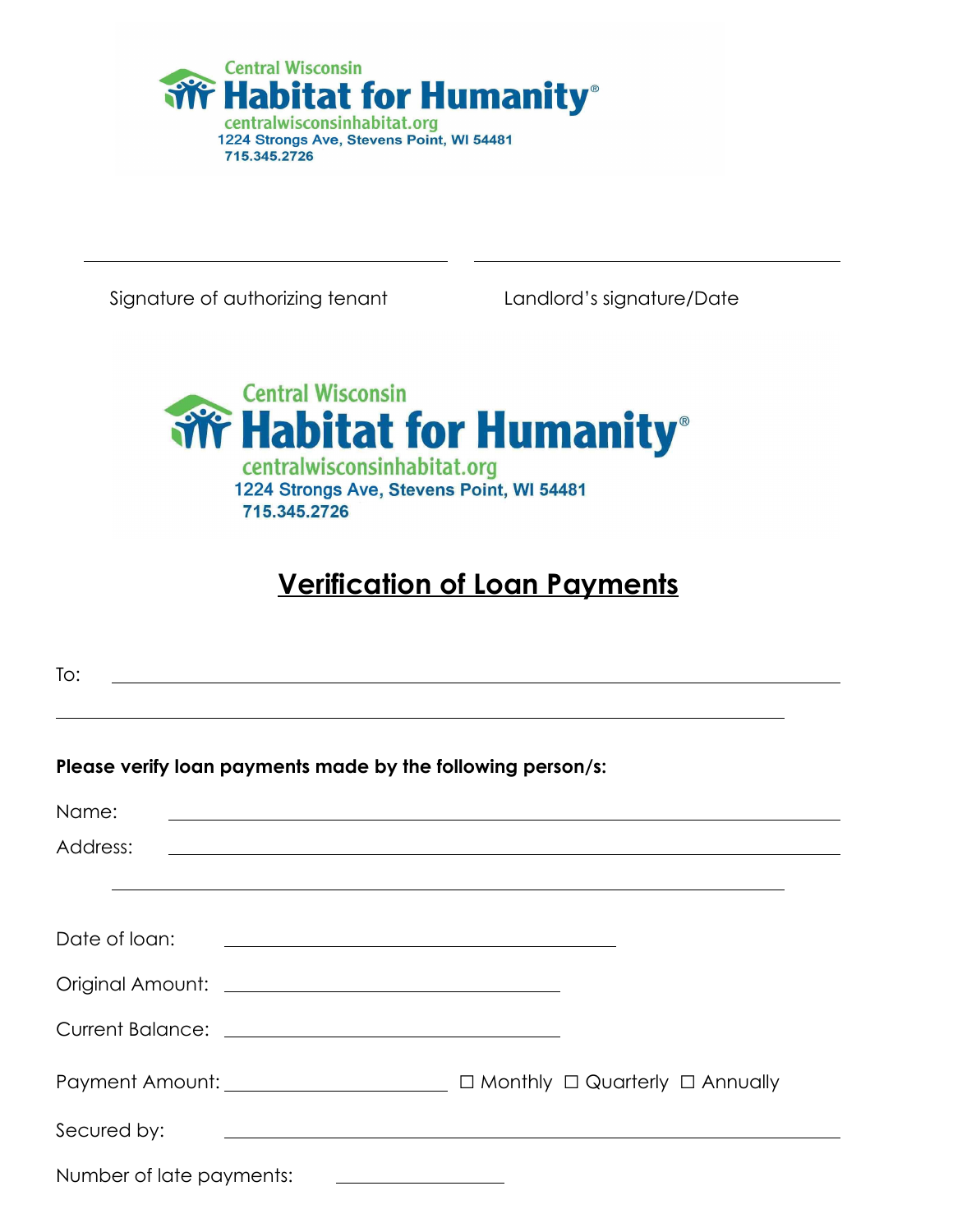

Remarks, if any:

 $\overline{a}$ 

Signature and title of lender **Signature and title of lender Bulgary Date**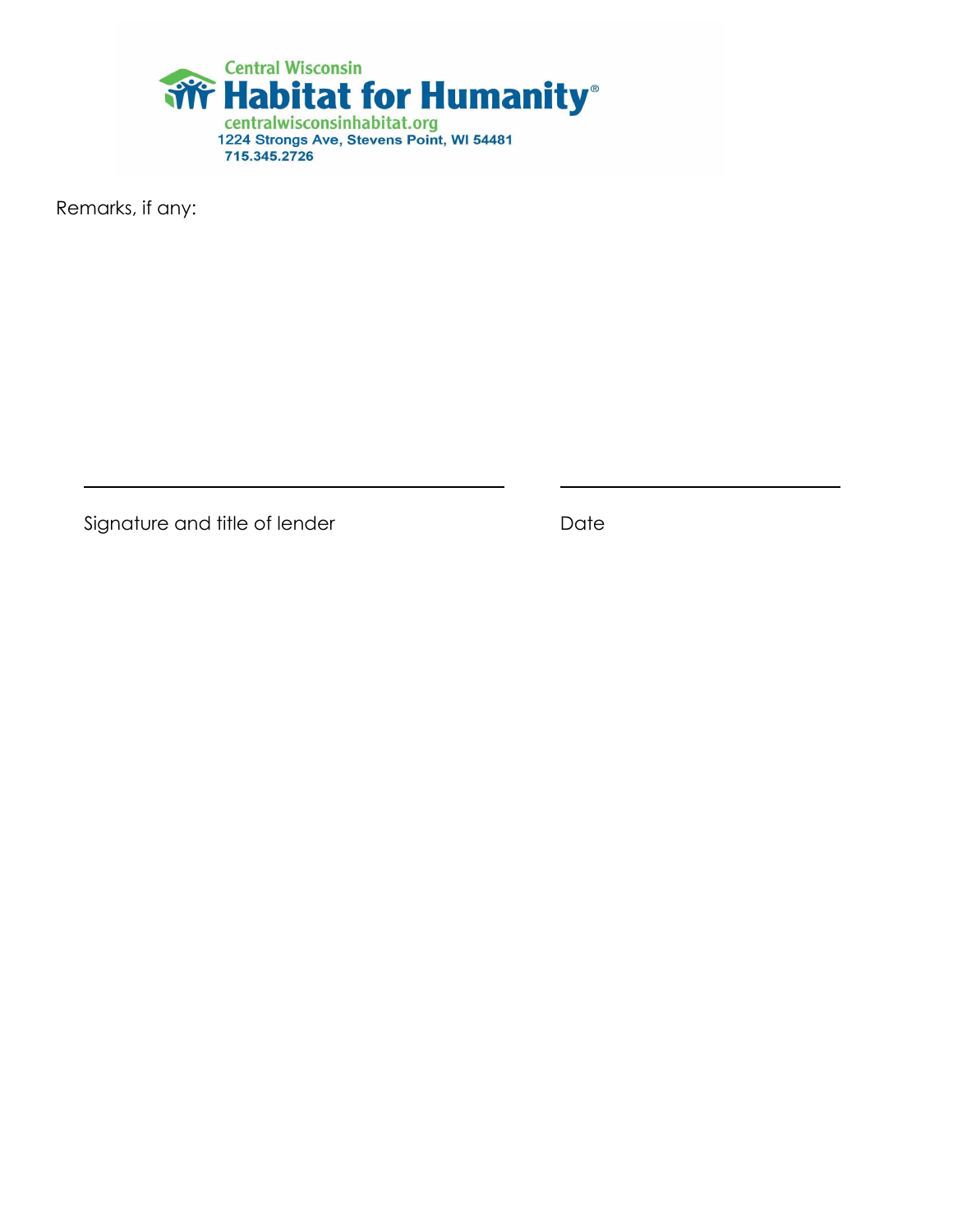



### **NO Loan Statement**

Name:

Address:

 $\overline{a}$ 

I/We currently have no outstanding loans.

Signature Date Date Date

 $\overline{a}$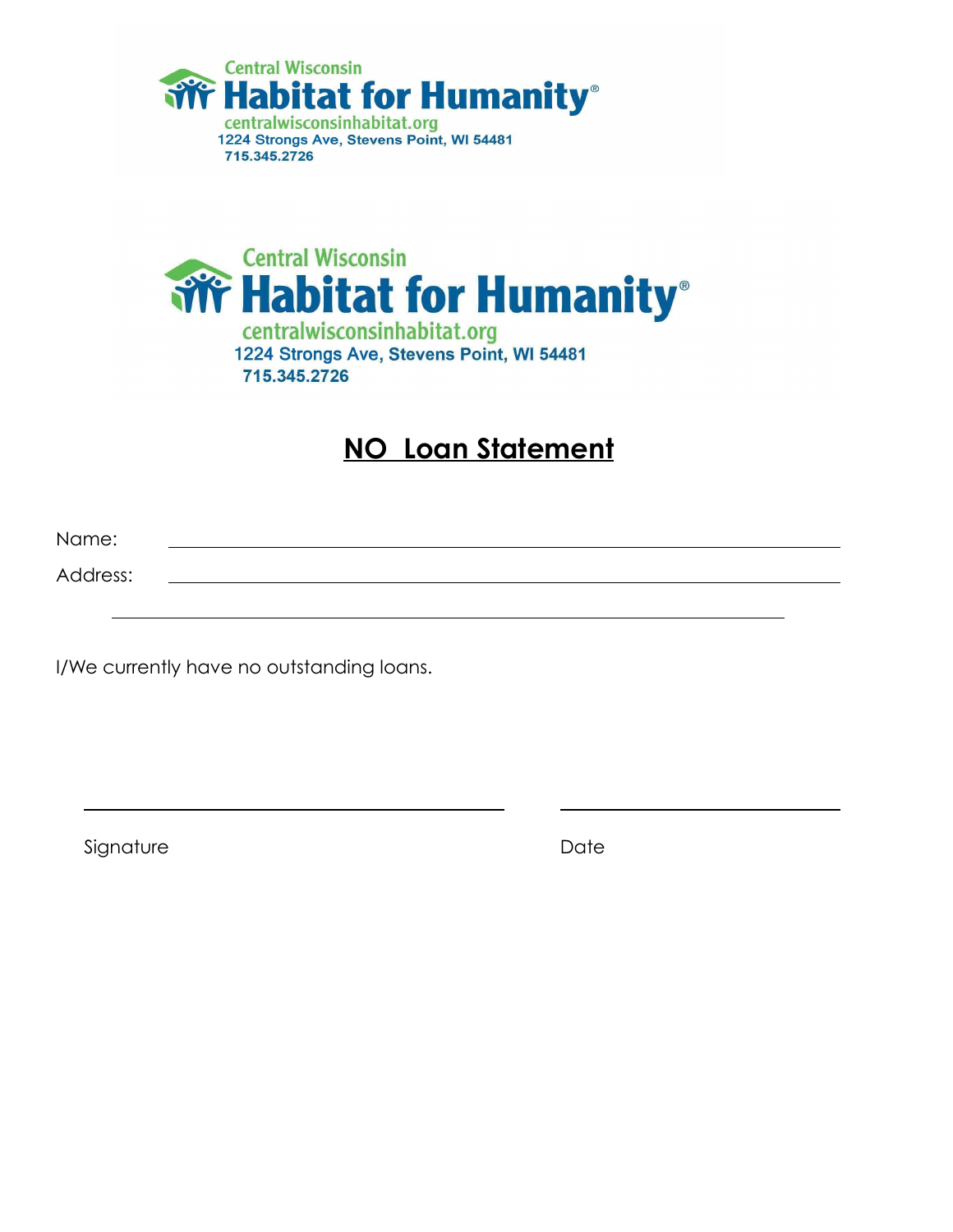



**Verification of Public Assistance and/or Child Support** 

(make copies of this form as needed)

Name of person receiving the Assistance/Support

Please have the agency responsible for any public assistance or child support you receive provide us with the following information:

Which services does this family receive?

Food stamps SSI Child support (if court ordered)

When did the family start receiving these benefits?

How much per month does this family receive?

- Food Stamps
- SSI

Child Support

When are these benefits up for review?

If this person buys a house from Habitat for Humanity's program, will this asset affect these benefits?

Yes No

If so, how?

Has the family faithfully represented their income to you since they have been receiving these benefits?

No No No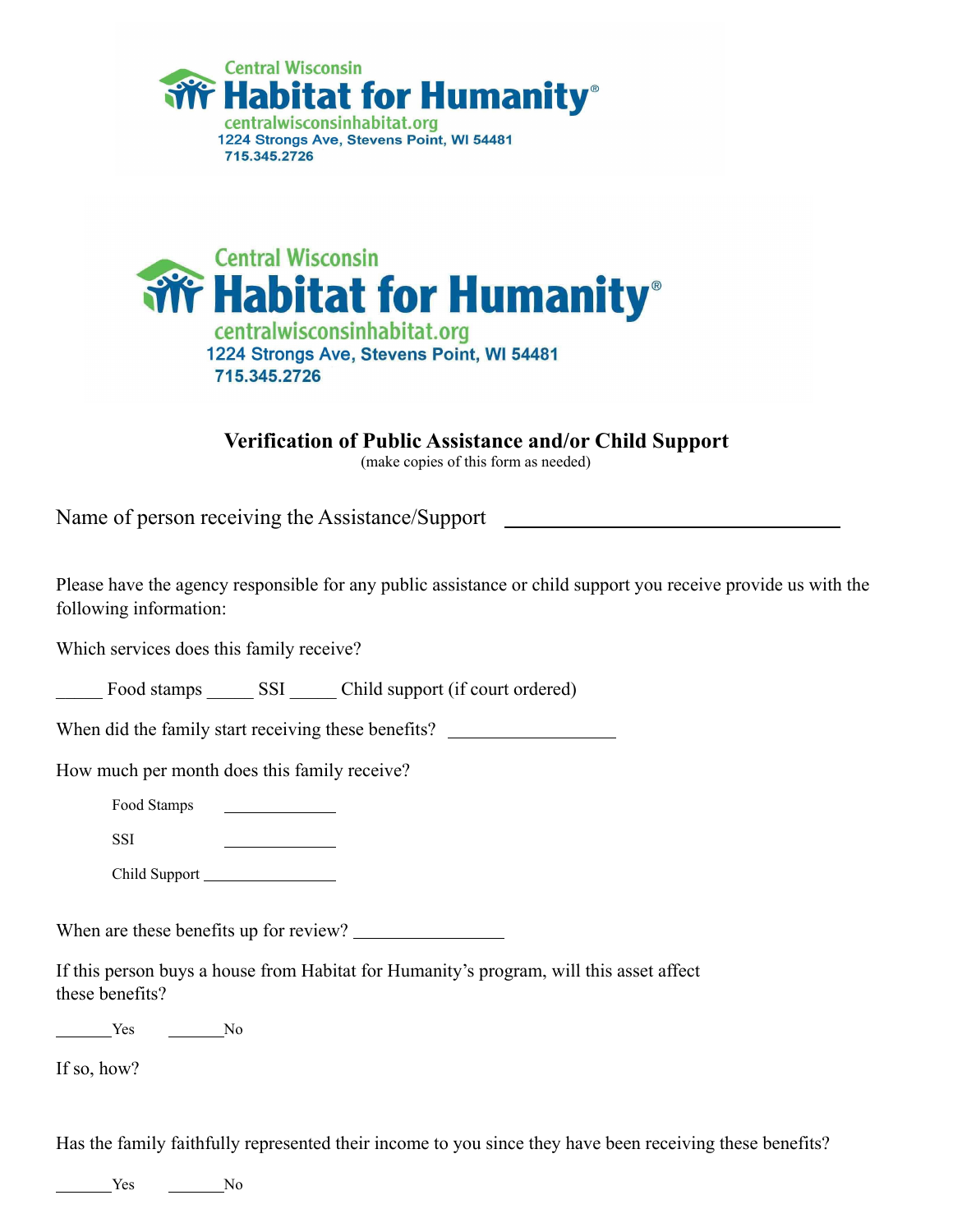

Signature Date Title Date

l,